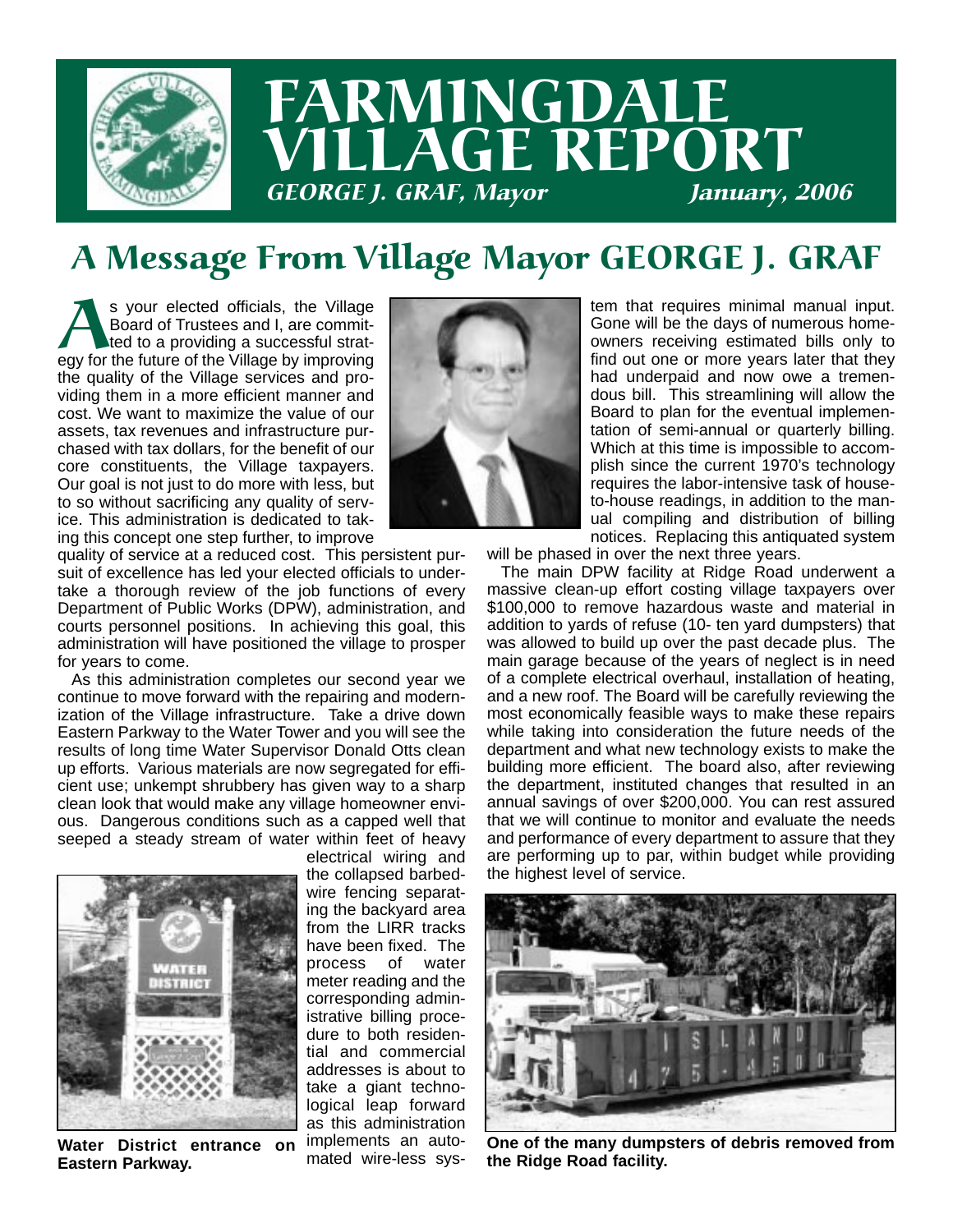## Village Welcomes New Clerk<br>
Palmer's American



The Village is pleased to announce that David Smollett has been appointed new Village Clerk/Treasurer. Mr. Smollett most recently was the Deputy Administrator for the Village of Lynbrook. He also served as their Deputy Village Clerk/Treasurer during his tenure their. He was previously a Senior Budget Analyst for the New York State Financial Control Board overseeing New York City's finances. His experience includes serving as an Information Technology Security Systems Consultant for ATT, Control Data and Axent Technology. Dave holds a degree in Public Administration & Finance from Baruch College. "Dave brings years of municipal management experience to us, we are confident his vast knowledge will help us to continue to reduce costs while providing the best possible service to the Village", stated Mayor Graf. He lives in Lynbrook with his wife Eileen. He has two daughters, a son and 2 grandsons. He is Vice President of the Lynbrook Little League and serves as VP of the Lynbrook Excellence in Education Foundation.

#### Reminder

Village code requires all residents to clear their sidewalks within four hours after the snow fall ceases. Code is not in effect between the hours of 9PM -7AM

# Grill Opens



**Mayor Graf (center) and Nassau County Legislator Ed Mangano (right) perform the ceremonial ribbon cutting for Palmer's American Grill. Palmer's is located at 123 Fulton Street (in the newly renovated Farmingdale Shopping Plaza). They are open for lunch and dinner. Chef John Catalanotto brings over 35 years of experience to the restaurant specializing in steaks, seafood and pastas. Their facility is available for private parties and business functions. Pictured l-r: Chef John Catalanotto, Village Clerk Dave Smollett, Kristina LaBarbera, Deputy Mayor Joe Rachielle, Harrison Graf, Mayor Graf, Owner Jerry Rossi, Owner Ron LaBarbera, Legislator Ed Mangano.** 



**Owners (l-r) Ron LaBarbera, Robert Gebbia and Jerry Rossi proudly display their citation.**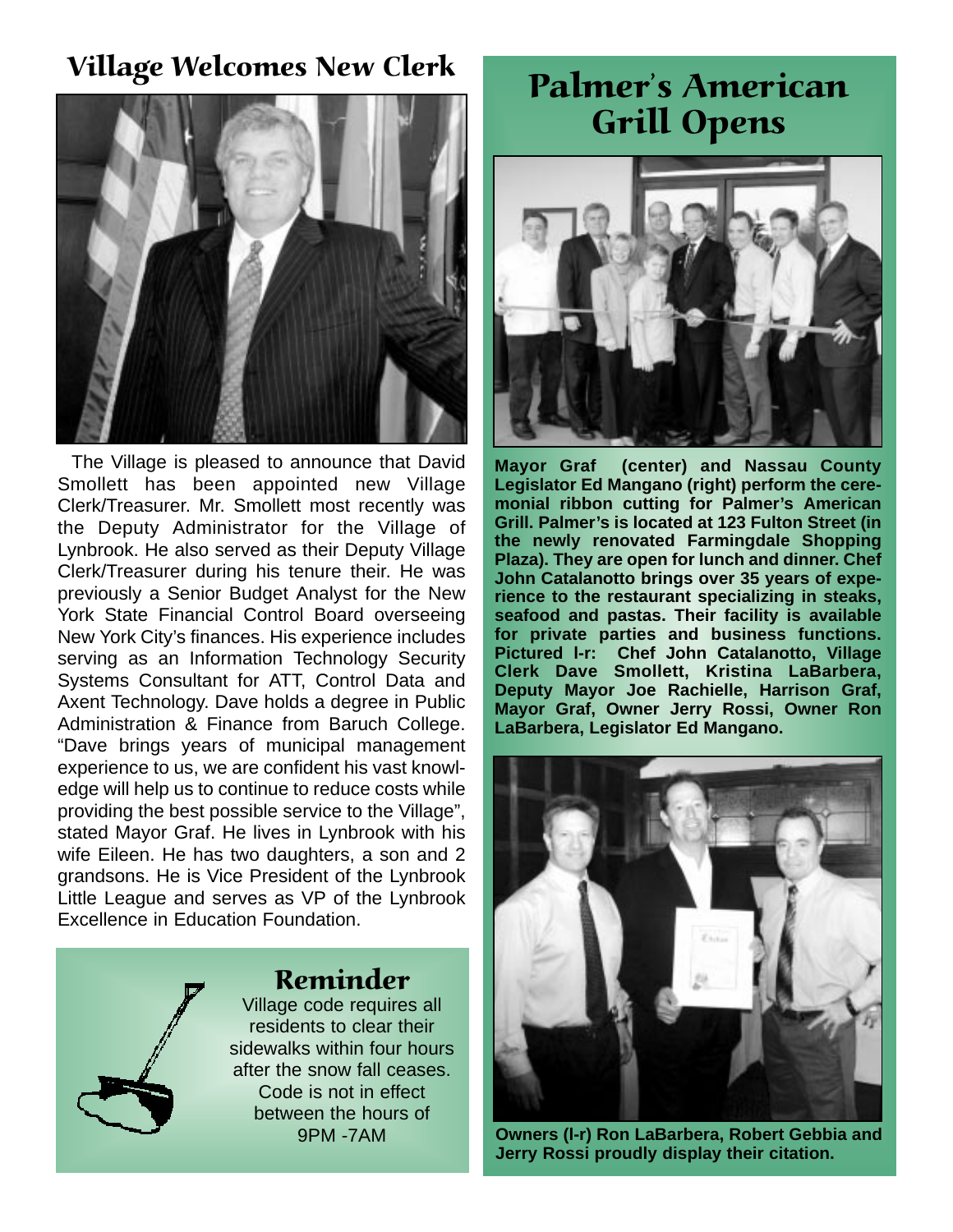# Mutual Aid Agreement

The Village of Farmingdale has entered into an agreement with the Villages of Massapequa Park, Lindenhurst and Amityville to provide and receive aide in case of an emergency. The "Village Public Works Mutual Aid" agreement allows the Village of Farmingdale to get additional services and help in case of a storm or catastrophe. In turn, our Village would help the other three locations if they needed so. The agreement includes the use of manpower as well as vehicles. Each of the Villages will still be able to claim money for damages from the federal or state government in the event that the government declares a state of emergency, such as from a storm. Under normal circumstances the villages would not be reimbursed if they worked with another municipality. With this agreement the villages are entitled to still receive funds from the government. Hopefully it will not have to be used, but it's good to know that it exists. The Village also has an agreement with the Village of Amityville to share specialized equipment. We loan them our sewer cleaning and hydro vacuum equipment and they loan us their bucket truck (allowing us to put up various seasonal decorations and remedy other situations requiring that type of equipment). Another agreement the Village has is with SUNY Farmingdale. The Village stores road salt and sand on their property and in turn we loan them our street sweeper for special campus events such as their commencement ceremonies. The Village Board and the Superintendents are constantly investigating all opportunities to reduce costs and expand our services by cooperating with our neighboring villages as well with the Town of Oyster Bay and Nassau and Suffolk counties.



One of the things that makes our village so festive each year is the decorations on Main Street and the surrounding roads. Over the last two years the Farmingdale Chamber of Commerce has donated over 40 candy cane lights (at a cost of \$16K) to the Village. These beautiful lights have certainly brightened the Village and the Village graciously thanks the chamber for donating them. While these new additions have spruced up the area, the hanging decorations that cross Main Street have seen many winters and are in need of replacement. The garland light strings were originally purchased by the Chamber of Commerce in the 1980's. Mayor Graf and Deputy Mayor Joe Rachielle visited some neighboring towns that recently purchased new decorations. Like everything else these days, the technology and styles have dramatically changed. The new lights are better made and easier to install. The Board is reviewing the lights now because the companies that manufactured and sell street decorations offer substantial discounts (at least 30% savings) for purchases made in January. The Board has already approved the funds to purchase new lights and have circulated catalog pages to the attendees at recent trustee meetings to receive input from any interested residents. Dept. of Public Works Superintendent Fred Zamparelle has been reviewing the options and styles ands will be making a recommendation on which type of lights the Village should purchase (keeping in mind installation and removal costs, durability and the unique dimensions that exist on Main Street). Our intentions are to purchase new non-sectarian decorations such as snow flakes that will continue to enhance the unique ambiance that our village has.



 $\divideontimes$ 

**WHEN IT SNOWS**<br>ds in the Incorporated Village of Farming<br>in different jurisdictions (Nassau County<br>of the Village Department of Public Wo There are over 18 miles of roads in the Incorporated Village of Farmingdale. The responsibility for plowing and maintaining these roads lie within different jurisdictions (Nassau County, New York State and the Village). While There are over 18 miles of roads in the Incorporated Village of Farmingdale. The responsibility for plowing and maintaining these roads lie within different jurisdictions (Nassau County, New York State and the Village). W ough fares that are maintained by other agencies. Main Street, Melville Road and Merritts Road are maintained by Nassau County while Fulton Street (Route 109) and Hempstead Turnpike/Conklin Street (Route 24) are maintained by New York State. All Designated snow emergency routes are sanded, salted and plowed first. Next are feeder streets to allow access to main roads followed by dead end streets and cul-de-sacs. Any cars parked on a snow emergency route (designated with red street signs) **MUST** be moved off the street when the snow begins to fall**.** It is imperative that every effort is made to remove cars from the streets. This will help get your road plowed more quickly and efficiently. Please remember that Village law requires that residents must remove parked cars from the street for a minimum of 8 hours after a snowfall of two or more inches. Please do not blow or shovel snow from driveways or sidewalks into the street. It is a hazard to all vehicles.

**For information regarding snow clearing operations please call the proper agency:**<br>
Village Maintained Roads: Department of Public Works: 516-249-0111<br>
Nassau County Maintained Roads: NC DPW: 516-571-6900<br>
New York State **Village Maintained Roads: Department of Public Works: 516-249-0111 Nassau County Maintained Roads: NC DPW: 516-571-6900 New York State Maintained Roads: State Transportation Department: 631-952-6778**



**Town of Oyster Bay Maintained Roads: Highway Department: 516-677-5757**